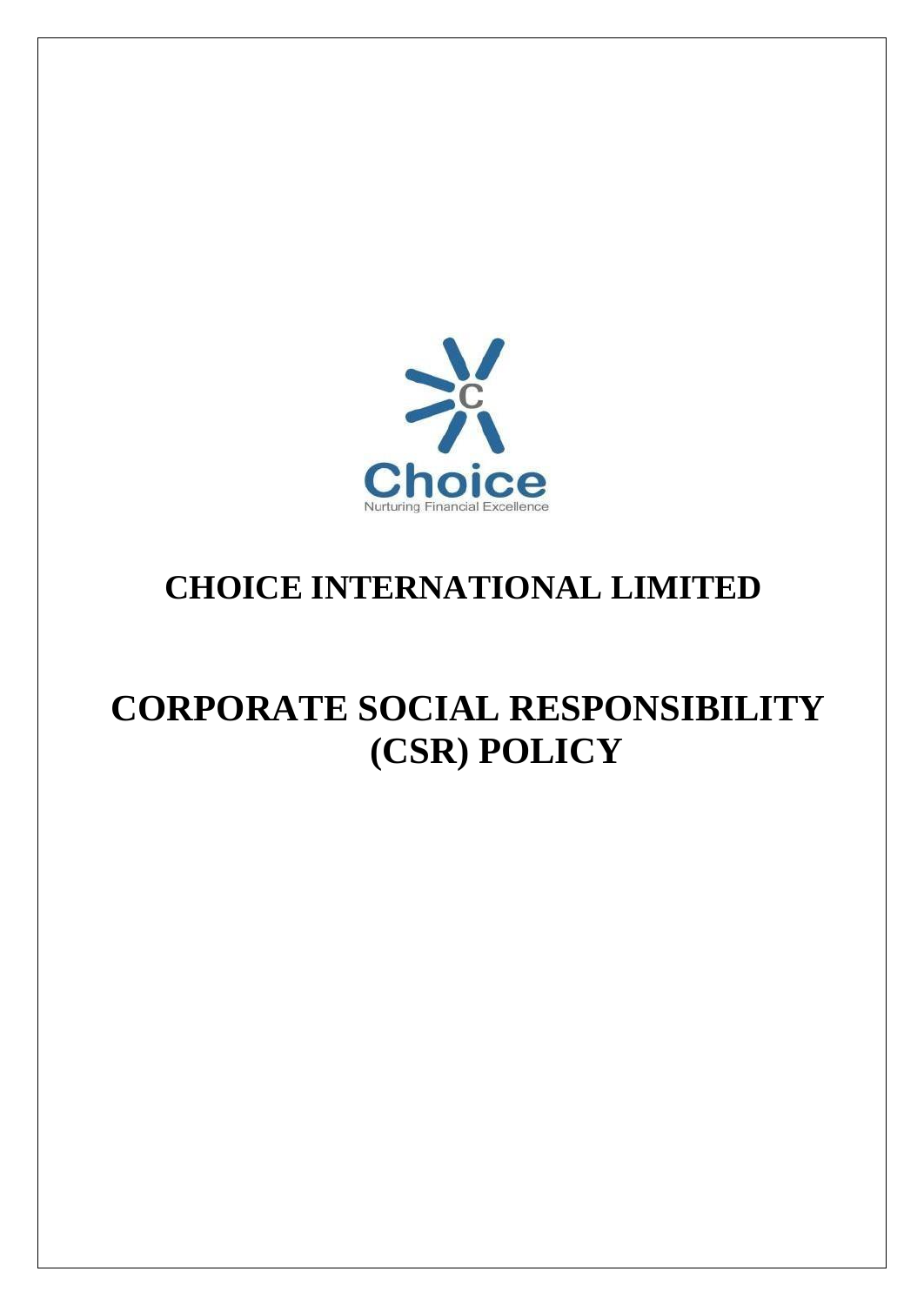

# **CHOICE INTERNATIONAL LIMITED**

# **CORPORATE SOCIAL RESPONSIBILITY (CSR) POLICY**

# **PREAMBLE**

Corporate Social Responsibility (hereinafter referred to as 'CSR') is a company's sense of responsibility towards the community and environment in which it operates. It is the continuing commitment by a business to behave ethically and contribute to the economic development of communities who are unequally endowed.

CSR covers the entire process by which an organization approaches, defines and develops its relationships with stakeholders for the common good, and demonstrates its commitment in this regard by adoption of appropriate strategies and projects.

This CSR Policy is framed in terms of the Companies Act, 2013 (hereinafter referred to as 'the Act') read with the Companies (Corporate Social Responsibility Policy) Rules, 2014 (hereinafter referred to as 'the CSR Rules'), as amended from time to time.

# **CSR VISION**

Through sustainable measures, actively contribute to the Social, Economic and Environmental development of the community in which we operate ensuring participation from the community and thereby create value for the nation.

Programmes, projects and activities (hereinafter collectively referred to as 'CSR Programmes') carried out in this regard are the subject matter of this Policy.

# **CSR PROGRAMMES**

The Company has identified the following thrust areas around which the Company shall be focusing its CSR initiatives/programmes:

- (a) **HEALTHCARE:** Promoting healthcare including preventive healthcare and sanitation, eradicating hunger, poverty and malnutrition and making available safe drinking water, providing financial support for healthcare, conducting health camps and providing consultation, medicines etc.
- (b) **EDUCATION:** Promoting education, including special education and employment enhancing vocation skills especially among children, women, elderly, and the differently abled and livelihood enhancement projects, providing support at every stage of a child's educational cycle including but not limited to developing infrastructure for schools/educational centers/ universities/hostels, scholarships including

Page **2** of **5**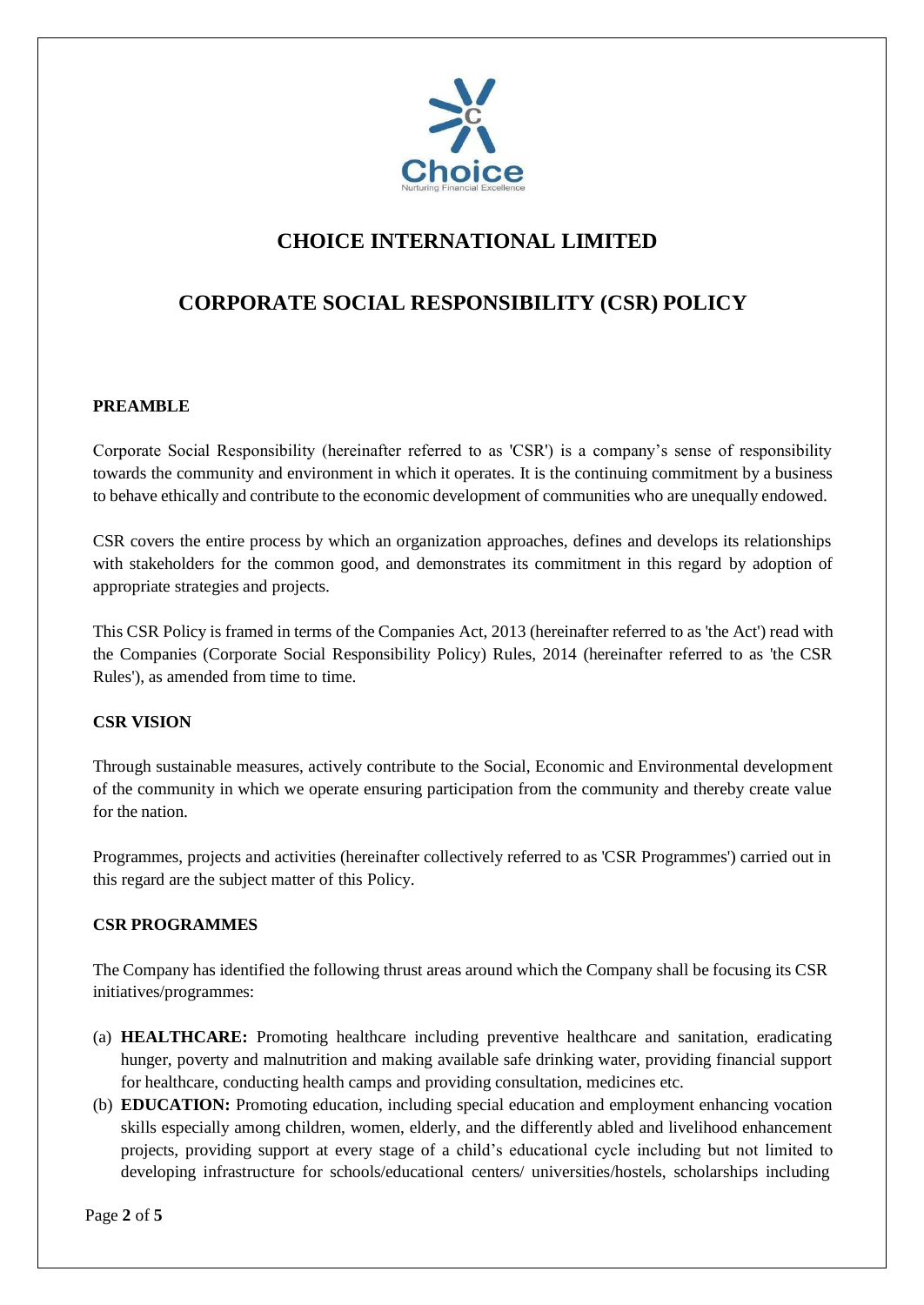financial support to students for education, conducting education programs, skill development and vocational training, support to sports for development of students in both urban and rural settings, digital literacy initiatives and other holistic education initiatives for rural & urban youth.

- (c) **RURAL DEVELOPMENT**: Improving water conservation and rain-water harvesting, developing community infrastructure and strengthening rural areas by improving accessibility, education, healthcare, housing, street roads /lights, drinking water, sanitation, power and livelihoods, thereby creating sustainable villages.
- (d) **GENDER EQUALITY AND EMPOWERMENT OF WOMEN**: Promoting gender equality, empowering women, setting up homes and hostels for women and orphans; setting up old age homes, day care centers and such other facilities for senior citizens and measures for reducing inequalities faced by socially and economically backward groups.
- (e) **ENVIRONMENTAL SUSTAINABILITY**: Ensuring environmental sustainability, ecological balance, protection of flora and fauna, animal welfare, agroforestry, conservation of natural resources, maintaining quality of soil, air and water, tree plantation, promoting renewable energy and developing gardens.
- (f) **NATIONAL HERITAGE, ART AND CULTURE**: Protection of national heritage, art and culture including restoration of buildings and sites of historical importance and works of art; setting up public libraries; promotion and development of traditional arts and handicrafts and preserving & promoting music and sports.
- (g) **DISASTER RESPONSE**: Supporting disaster management, including relief, rehabilitation and reconstruction activities and provide relief and assistance to victims of disasters and calamities.
- (h) **CONTRIBUTION TO FUNDS:** Contribution to various funds, projects, universities, bodies, departments, etc. as specified in Schedule VII of the Companies Act, 2013.
- (i) **OTHER INITIATIVES:** To undertake other need-based initiatives in compliance with Schedule VII of the Companies Act, 2013 and amendments thereto from time to time.

# **CSR COMMITTEE**

Section 135 of the Companies Act. 2013 does not imply to your company, nonetheless your Company understands the importance of its responsibilities towards the Society under which we cater our services. Your Company has voluntarily adopted the CSR Policy to shoulder its responsibilities towards the society and has also constituted the CSR Committee to ascertain the activities undertaken by the Company in the best Interest of the Society.

The Board of Directors of the Company (hereinafter referred to as the 'Board') has formed the CSR Committee in accordance with the requirements of the Act.

Role of CSR Committee shall include *inter-alia* the following:

- formulate and recommend to the Board for its approval, a CSR Policy which shall indicate the activities to be undertaken by the Company in area or subject, specified in Schedule VII of the Act;
- recommend the amount of expenditure to be incurred on the CSR Programmes;
- monitor and review the CSR Policy of the Company from time to time;
- formulation of a transparent monitoring mechanism for ensuring implementation of the CSR programmes proposed to be undertaken by the Company or the end use of the amount spent by it towards CSR programmes;
- ensure overall governance and compliance of the CSR Policy;
- annually report to the Board of Directors, the status of the CSR activities undertaken and contributions made by the Company;
- formulate and recommend to the Board for its approval, an annual CSR action plan in pursuance of the CSR Policy; and
- any other requirements mandated under the Act and Rules issued thereto.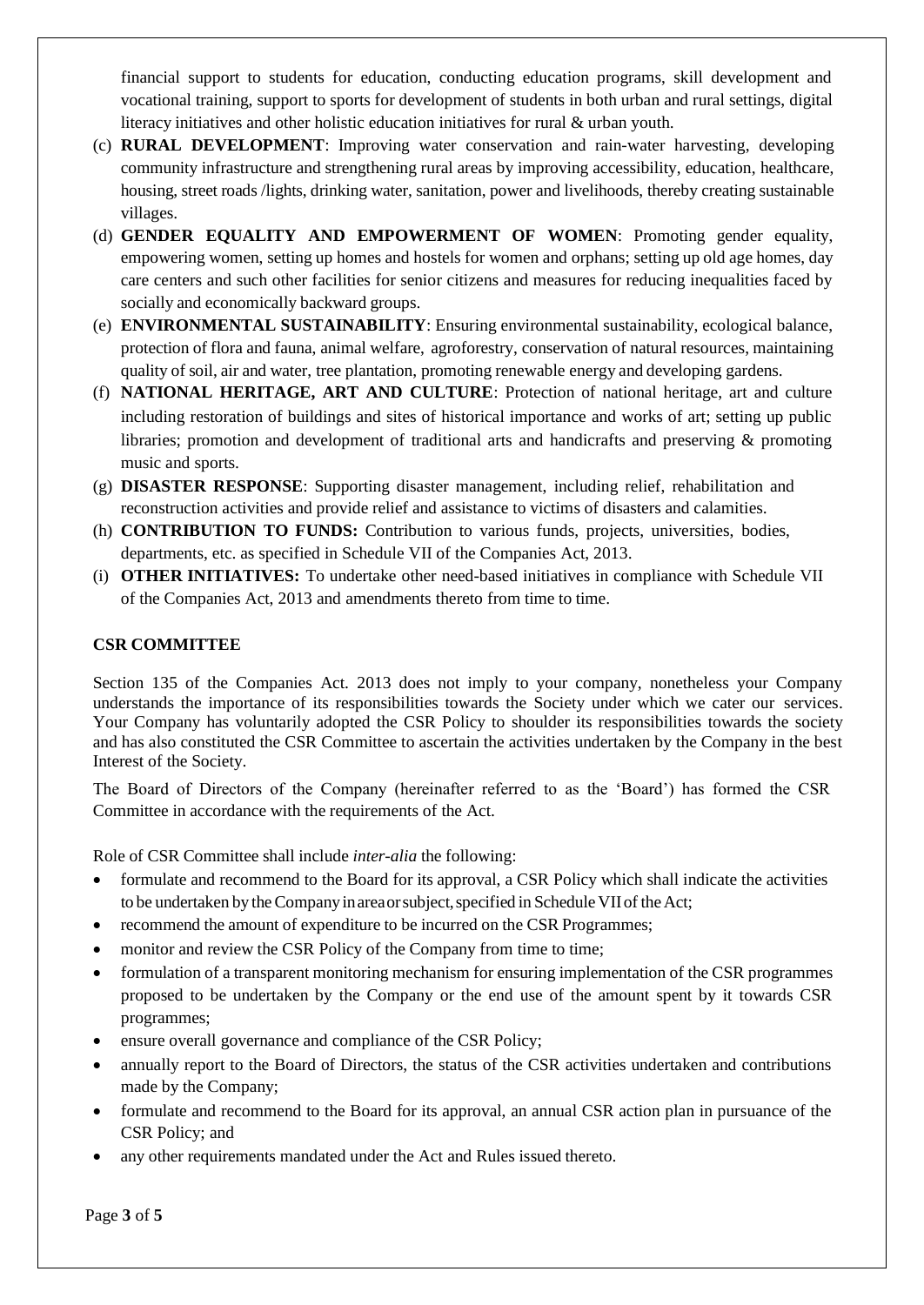#### **ANNUAL CSR ACTION PLAN**

Every year, the CSR Committee will place for the approval of the Board, an annual CSR Action Plan (hereinafter referred to as 'CSR Plan') delineating the CSR Programmes to be carried out during the financial year, including the budgets thereof, their manner of execution, implementation schedules, modalities of utilisation of funds, and monitoring & reporting mechanism for the CSR Programmes. The Board will consider and approve the CSR Plan with such modification that may be deemed necessary; the CSR Plan may also be modified by the Board during the financial year, on the recommendation of the CSR Committee.

### **SELECTION AND IDENTIFICATION**

CSR Programmes to be undertaken shall be in line with Section 135 read with Schedule VII of the Act and the Rules made thereunder, as amended from time to time and would be identified in a participatory manner in consultation with the community and for selection of any Programme, the scope, impact, cost, timelines, sustainability, visibility of the Company and other relevant factors needs to be evaluated.

#### **IMPLEMENTATION**

The Company's CSR Programmes will be implemented:

- (a) Directly by the Company; or
- (b) a Company established under section 8 of the Act or a registered trust or a registered society, established by the Central Government or State Government; or
- (c) any entity established under an Act of Parliament or a State legislature; or
- (d) a Company established under section 8 of the Act, or a registered public trust or a registered society, registered under section 12A and 80 G of the Income Tax Act, 1961, and having an established track record of at least three years in undertaking similar activities.

The Company may also collaborate with other companies or institutions for undertaking CSR Programmes in accordance with the CSR Rules.

In case CSR Programmes are implemented through external agencies or Trusts, the programmes to be undertaken by those agencies or Trusts will be specified, and it will be ensured that such programmes are covered in the Objects laid down in the respective Trust Deeds / Memoranda and Articles of Association of the external agencies / Trusts.

# **MONITORING AND GOVERNANCE**

The CSR Committee will review, monitor and provide strategic direction to the Company's CSR practices towards fulfilling its objectives.

At the end of every financial year, the CSR Committee will consider an Annual Report on CSR activities and recommend the same for the approval of the Board. The said Report will be disclosed as part of the Report of the Board of Directors of the Company (hereinafter referred to as the 'Board's Report').

#### **CSR EXPENDITURE**

- (a) It will be the Company's endeavour to spend in every financial year, two percent of its average net profits during the three immediately preceding financial years (or such other limit as may be prescribed under the Act), on CSR Programmes in pursuance of this Policy.
- (b) The CSR expenditure will include all expenditure, direct and indirect, incurred by the Company on CSR Programmes undertaken in accordance with this Policy and the administrative overheads shall not exceed

Page **4** of **5**